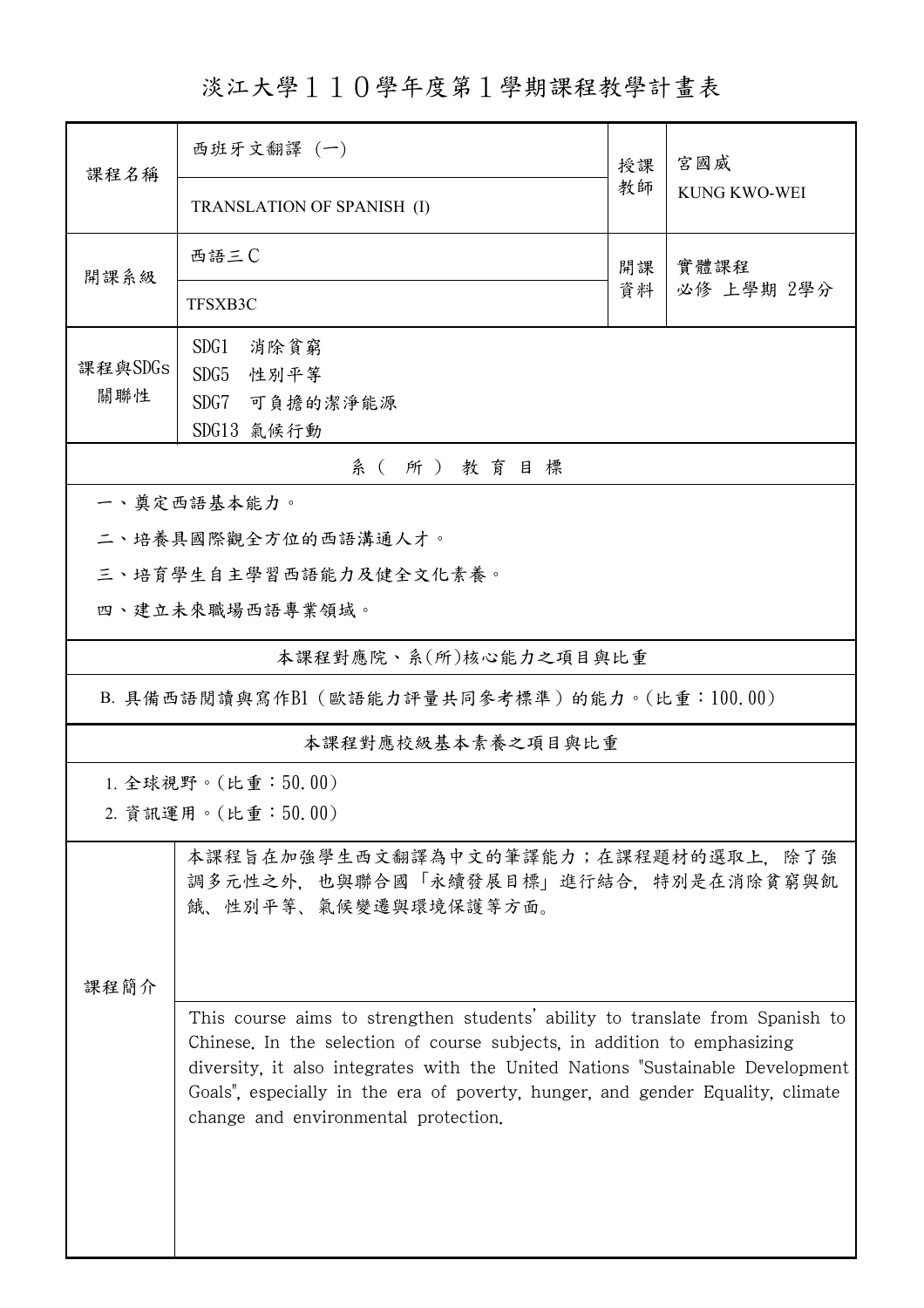## 本課程教學目標與認知、情意、技能目標之對應

將課程教學目標分別對應「認知(Cognitive)」、「情意(Affective)」與「技能(Psychomotor)」 的各目標類型。

一、認知(Cognitive):著重在該科目的事實、概念、程序、後設認知等各類知識之學習。

二、情意(Affective):著重在該科目的興趣、倫理、態度、信念、價值觀等之學習。

三、技能(Psychomotor):著重在該科目的肢體動作或技術操作之學習。

| 序<br>號         | 教學目標(中文)                                                                                                                                    |                          |            | 教學目標(英文)                                                                                                                                                                                                                                                                                                                                                                                                                                                                                      |                      |  |  |  |
|----------------|---------------------------------------------------------------------------------------------------------------------------------------------|--------------------------|------------|-----------------------------------------------------------------------------------------------------------------------------------------------------------------------------------------------------------------------------------------------------------------------------------------------------------------------------------------------------------------------------------------------------------------------------------------------------------------------------------------------|----------------------|--|--|--|
|                | 本課程的教學目標有如下三方面:<br>一、由閲讀能力的提升著手, 強化<br>對文法和文字語意的掌握, 以奠定<br>翻譯的基礎。<br>二、了解不同語系之間的語文轉換 <br>模式。<br>三、建立初級翻譯能力, 特別強<br>調「信、達、雅」翻譯三原則之中<br>的前二者。 |                          |            | The teaching objectives of this course are as<br>follows:<br>1. Start with the improvement of reading ability.<br>strengthen the mastery of grammar and text<br>semantics, so as to lay the foundation for translation.<br>2. Understand the mode of language conversion<br>between different language families.<br>3. Establish primary translation skills, with special<br>emphasis on the first two of the three principles of<br>translation: faithfulness, expressiveness, and elegance. |                      |  |  |  |
|                | 教學目標之目標類型、核心能力、基本素養教學方法與評量方式                                                                                                                |                          |            |                                                                                                                                                                                                                                                                                                                                                                                                                                                                                               |                      |  |  |  |
| 序<br>號         | 目標類型                                                                                                                                        | 院、系 $(\kappa)$  <br>核心能力 | 校級<br>基本素養 | 教學方法                                                                                                                                                                                                                                                                                                                                                                                                                                                                                          | 評量方式                 |  |  |  |
| 1              | 認知                                                                                                                                          | <sub>B</sub>             | 12         | 講述、討論                                                                                                                                                                                                                                                                                                                                                                                                                                                                                         | 測驗、作業、討論(含<br>課堂、線上) |  |  |  |
|                | 授課進度表                                                                                                                                       |                          |            |                                                                                                                                                                                                                                                                                                                                                                                                                                                                                               |                      |  |  |  |
| 週<br>次         | 日期起訖                                                                                                                                        |                          |            | 內 容 (Subject/Topics)                                                                                                                                                                                                                                                                                                                                                                                                                                                                          | 備註                   |  |  |  |
| 1              | $110/09/22$ ~<br>110/09/28                                                                                                                  | 課程解說                     |            |                                                                                                                                                                                                                                                                                                                                                                                                                                                                                               |                      |  |  |  |
| $\overline{2}$ | $110/09/29$ ~<br>110/10/05                                                                                                                  | 寓言故事                     |            |                                                                                                                                                                                                                                                                                                                                                                                                                                                                                               |                      |  |  |  |
| 3              | $110/10/06 \sim$<br>110/10/12                                                                                                               | 寓言故事                     |            |                                                                                                                                                                                                                                                                                                                                                                                                                                                                                               |                      |  |  |  |
|                | $110/10/13$ ~<br>110/10/19                                                                                                                  | 永續發展目標相關議題               |            |                                                                                                                                                                                                                                                                                                                                                                                                                                                                                               |                      |  |  |  |
| 5              | $110/10/20$ ~<br>110/10/26                                                                                                                  |                          | 永續發展目標相關議題 |                                                                                                                                                                                                                                                                                                                                                                                                                                                                                               |                      |  |  |  |
| 6              | $110/10/27$ ~<br>110/11/02                                                                                                                  | 永續發展目標相關議題               |            |                                                                                                                                                                                                                                                                                                                                                                                                                                                                                               |                      |  |  |  |
| 7              | $110/11/03$ ~<br>110/11/09                                                                                                                  | 短篇小說                     |            |                                                                                                                                                                                                                                                                                                                                                                                                                                                                                               |                      |  |  |  |
| 8              | $110/11/10$ ~<br>110/11/16                                                                                                                  | 短篇小說                     |            |                                                                                                                                                                                                                                                                                                                                                                                                                                                                                               |                      |  |  |  |
| 9              | $110/11/17$ ~<br>110/11/23                                                                                                                  | 期中考試週                    |            |                                                                                                                                                                                                                                                                                                                                                                                                                                                                                               |                      |  |  |  |
| 10             | $110/11/24$ ~<br>110/11/30                                                                                                                  | 新聞時事                     |            |                                                                                                                                                                                                                                                                                                                                                                                                                                                                                               |                      |  |  |  |
| 11             | $110/12/01$ ~<br>110/12/07                                                                                                                  | 新聞時事                     |            |                                                                                                                                                                                                                                                                                                                                                                                                                                                                                               |                      |  |  |  |